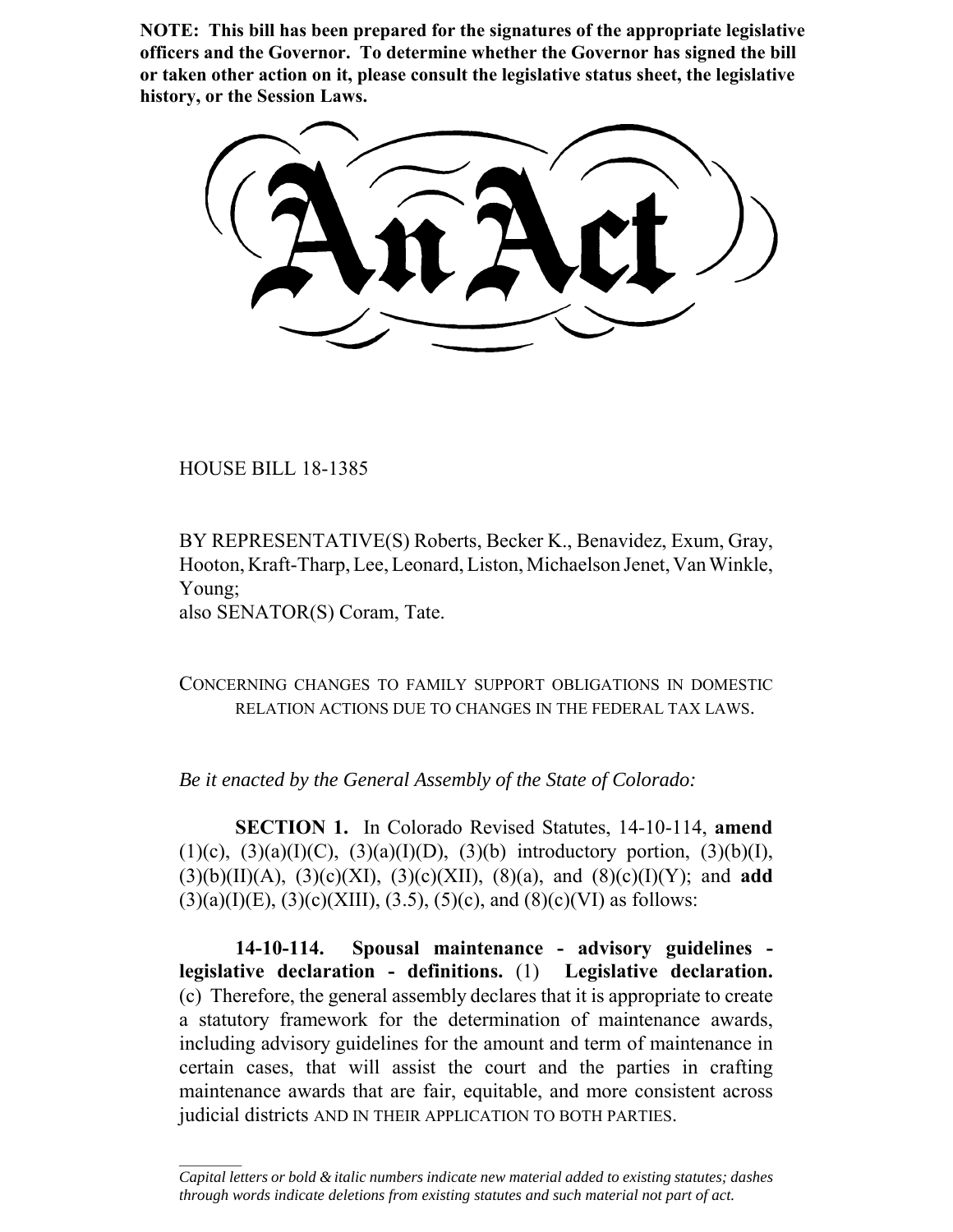(3) (a) (I) **Determination of maintenance.** When a party has requested maintenance in a dissolution of marriage, legal separation, or declaration of invalidity proceeding, prior to granting or denying an award of maintenance, the court shall make initial written or oral findings concerning:

(C) The financial resources of each party, including but not limited to the actual or potential income from separate or marital property; and

(D) Reasonable financial need as established during the marriage; AND

(E) WHETHER MAINTENANCE AWARDED PURSUANT TO THIS SECTION WOULD BE DEDUCTIBLE FOR FEDERAL INCOME TAX PURPOSES BY THE PAYOR AND TAXABLE INCOME TO THE RECIPIENT.

(b) **Advisory guideline amount and term of maintenance.** If the duration of the parties' marriage is at least three years and the parties' combined, annual adjusted gross income does not exceed the greater of two hundred forty thousand dollars, or the uppermost limits of the schedule of basic child support obligations set forth in section 14-10-115, the court shall make additional oral or written findings concerning the duration of the marriage in whole months and the ADVISORY guideline amount and term of maintenance, calculated as follows:

(I) (A) IF THE MAINTENANCE AWARD IS DEDUCTIBLE FOR FEDERAL INCOME TAX PURPOSES BY THE PAYOR AND TAXABLE INCOME TO THE RECIPIENT, the amount of maintenance under the ADVISORY guidelines is equal to forty percent of the higher income party's monthly adjusted gross income less fifty percent of the lower income party's monthly adjusted gross income; except that, when added to the gross income of the recipient, shall not result in the recipient receiving in excess of forty percent of the parties' combined monthly adjusted gross income THE PARTIES' COMBINED, MONTHLY ADJUSTED GROSS INCOME MINUS THE LOWER INCOME PARTY'S MONTHLY ADJUSTED GROSS INCOME. IF THE CALCULATION RESULTS IN A NEGATIVE NUMBER, THE AMOUNT OF MAINTENANCE IS ZERO.

(B) IF THE MAINTENANCE AWARD IS NOT DEDUCTIBLE FOR FEDERAL INCOME TAX PURPOSES BY THE PAYOR AND NOT TAXABLE INCOME TO THE

## PAGE 2-HOUSE BILL 18-1385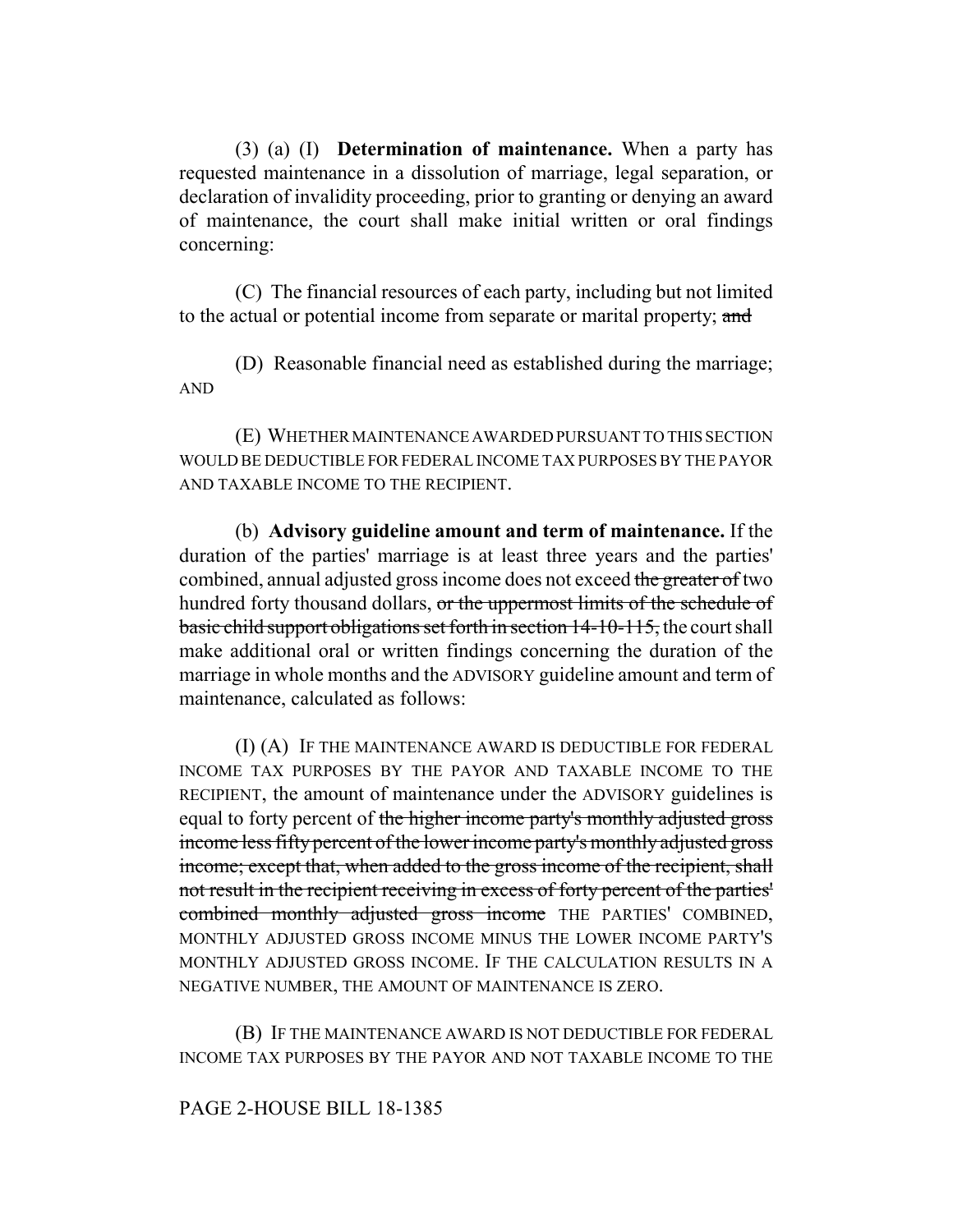RECIPIENT, THE AMOUNT OF MAINTENANCE UNDER THE ADVISORY GUIDELINES FOR PARTIES WITH A COMBINED, MONTHLY ADJUSTED GROSS INCOME OF TEN THOUSAND DOLLARS OR LESS IS EQUAL TO EIGHTY PERCENT OF THE AMOUNT CALCULATED PURSUANT TO SUBSECTION  $(3)(b)(I)(A)$  OF THIS SECTION.

(C) IF THE MAINTENANCE AWARD IS NOT DEDUCTIBLE FOR FEDERAL INCOME TAX PURPOSES BY THE PAYOR SPOUSE AND NOT TAXABLE INCOME TO THE RECIPIENT SPOUSE, THE AMOUNT OF MAINTENANCE UNDER THE ADVISORY GUIDELINES FOR PARTIES WITH A COMBINED, MONTHLY ADJUSTED GROSS INCOME OF MORE THAN TEN THOUSAND DOLLARS BUT NOT MORE THAN TWENTY THOUSAND DOLLARS IS EQUAL TO SEVENTY-FIVE PERCENT OF THE AMOUNT CALCULATED PURSUANT TO SUBSECTION  $(3)(b)(I)(A)$  OF THIS SECTION.

(II) (A) The ADVISORY term of maintenance under the guidelines, calculated in whole months, for marriages of at least three years but not more than twenty years, is set forth in the table contained in sub-subparagraph  $(B)$  of this subparagraph  $(H)$  SUBSECTION  $(3)(b)(II)(B)$  OF THIS SECTION. When the duration of the parties' marriage exceeds twenty years, the court may award maintenance for a specified term of years or for an indefinite term, but the court shall not specify a maintenance term that is less than the maintenance term under the guidelines for a twenty-year marriage without making specific findings that support a reduced term of maintenance.

(c) **Factors affecting the amount and term of maintenance.** In any proceeding for maintenance, the court shall consider all relevant factors, including but not limited to:

(XI) Whether the circumstances of the parties at the time of permanent orders warrant the award of a nominal amount of maintenance in order to preserve a claim of maintenance in the future; and

(XII) Any other factor that the court deems relevant. WHETHER THE MAINTENANCE IS DEDUCTIBLE FOR FEDERAL INCOME TAX PURPOSES BY THE PAYOR AND TAXABLE INCOME TO THE RECIPIENT, AND ANY ADJUSTMENTS TO THE AMOUNT OF MAINTENANCE TO EQUITABLY ALLOCATE THE TAX BURDEN BETWEEN THE PARTIES; AND

# PAGE 3-HOUSE BILL 18-1385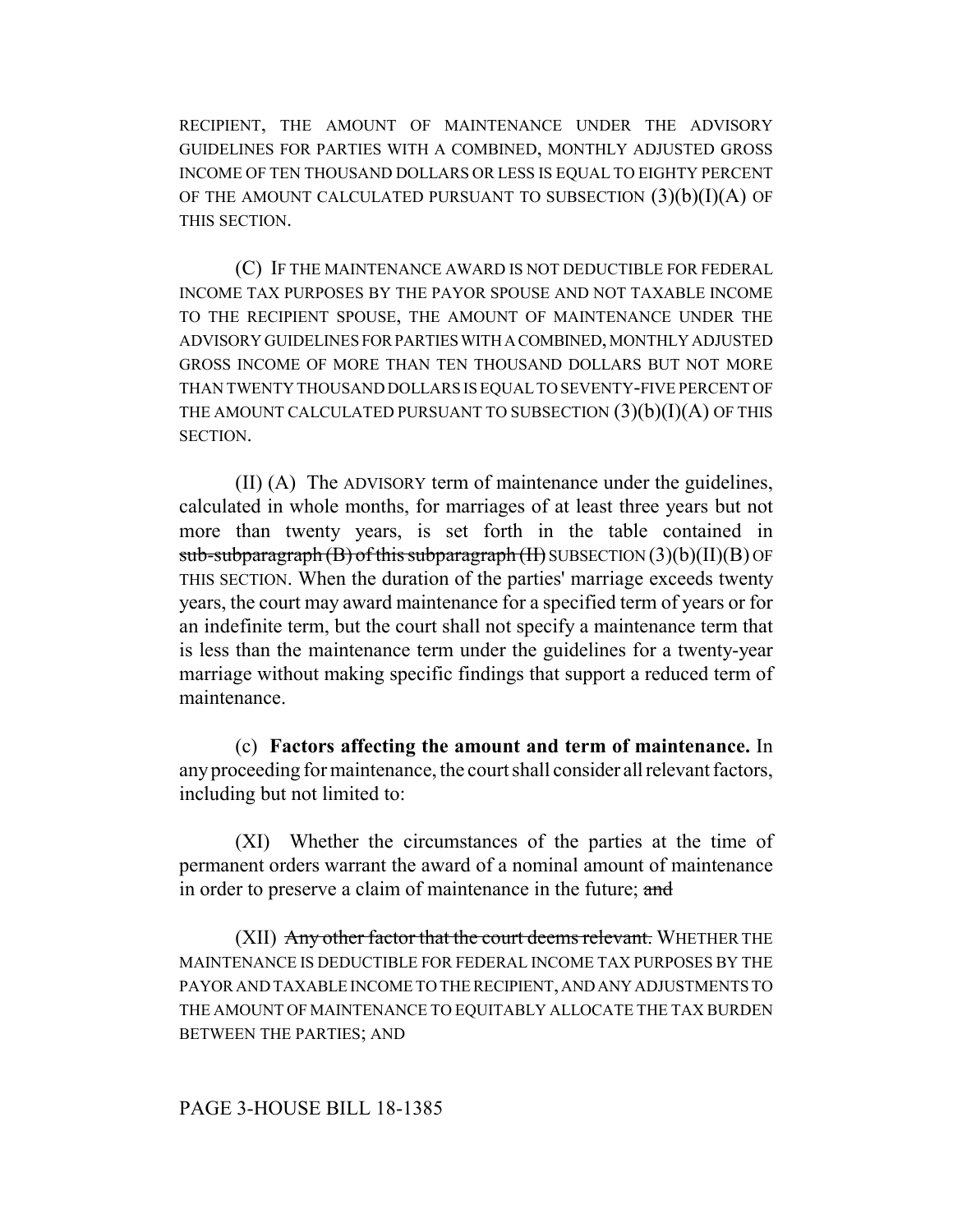## (XIII) ANY OTHER FACTOR THAT THE COURT DEEMS RELEVANT.

(3.5) **Combined annual adjusted gross income in excess of advisory guideline amount.** IF THE PARTIES' COMBINED, ANNUAL ADJUSTED GROSS INCOME EXCEEDS TWO HUNDRED FORTY THOUSAND DOLLARS, THE CALCULATION METHODOLOGY DESCRIBED IN SUBSECTION (3)(b)(I) OF THIS SECTION FOR DETERMINING THE ADVISORY GUIDELINE AMOUNT OF MAINTENANCE DOES NOT APPLY, AND THE COURT SHALL INSTEAD CONSIDER THE FACTORS SET FORTH IN SUBSECTION  $(3)(c)$  OF THIS SECTION IN DETERMINING THE AMOUNT OF MAINTENANCE. THE COURT MAY CONSIDER THE ADVISORY GUIDELINE TERM OF MAINTENANCE SET FORTH IN SUBSECTION  $(3)(b)(II)$  OF THIS SECTION.

(5) **Modification or termination of maintenance.** (c) THE ENACTMENT OF THE DECEMBER 2017 "TAX CUTS AND JOBS ACT", PUB.L. 115-97, FEDERAL TAX LEGISLATION, DOES NOT CONSTITUTE A SUBSTANTIAL AND CONTINUING CHANGE OF CIRCUMSTANCE FOR PURPOSES OF MODIFYING MAINTENANCE ORDERS ENTERED PRIOR TO THE EFFECTIVE DATE OF THAT LAW.

(8) **Definitions.** As used in this section, unless the context otherwise requires:

(a) (I) "Adjusted gross income" means gross income as defined in  $\frac{\text{pargraph}}{\text{c}}$  of this subsection  $\left(\frac{8}{8}\right)$  SUBSECTION  $(8)(c)$  OF THIS SECTION, less preexisting court-ordered child support obligations actually paid by a party, preexisting court-ordered alimony or maintenance obligations actually paid by a party, AS ADJUSTED, IF APPLICABLE, PURSUANT TO SUBSECTION  $(8)(a)(III)$  OF THIS SECTION, and the adjustment to a party's income as determined pursuant to section 14-10-115 (6)(b) for any children who are not children of the marriage for whom the party has a legal responsibility to support.

(II) For purposes of this paragraph  $(a)$  SUBSECTION  $(8)(a)$ , "income" means the actual gross income of a party, if employed to full capacity, or potential income, if unemployed or underemployed.

(III) (A) FOR PURPOSES OF THIS SUBSECTION (8)(a), IF THE PREEXISTING COURT-ORDERED ALIMONY OR MAINTENANCE OBLIGATIONS ACTUALLY PAID BY A PARTY ARE DEDUCTIBLE FOR FEDERAL INCOME TAX

## PAGE 4-HOUSE BILL 18-1385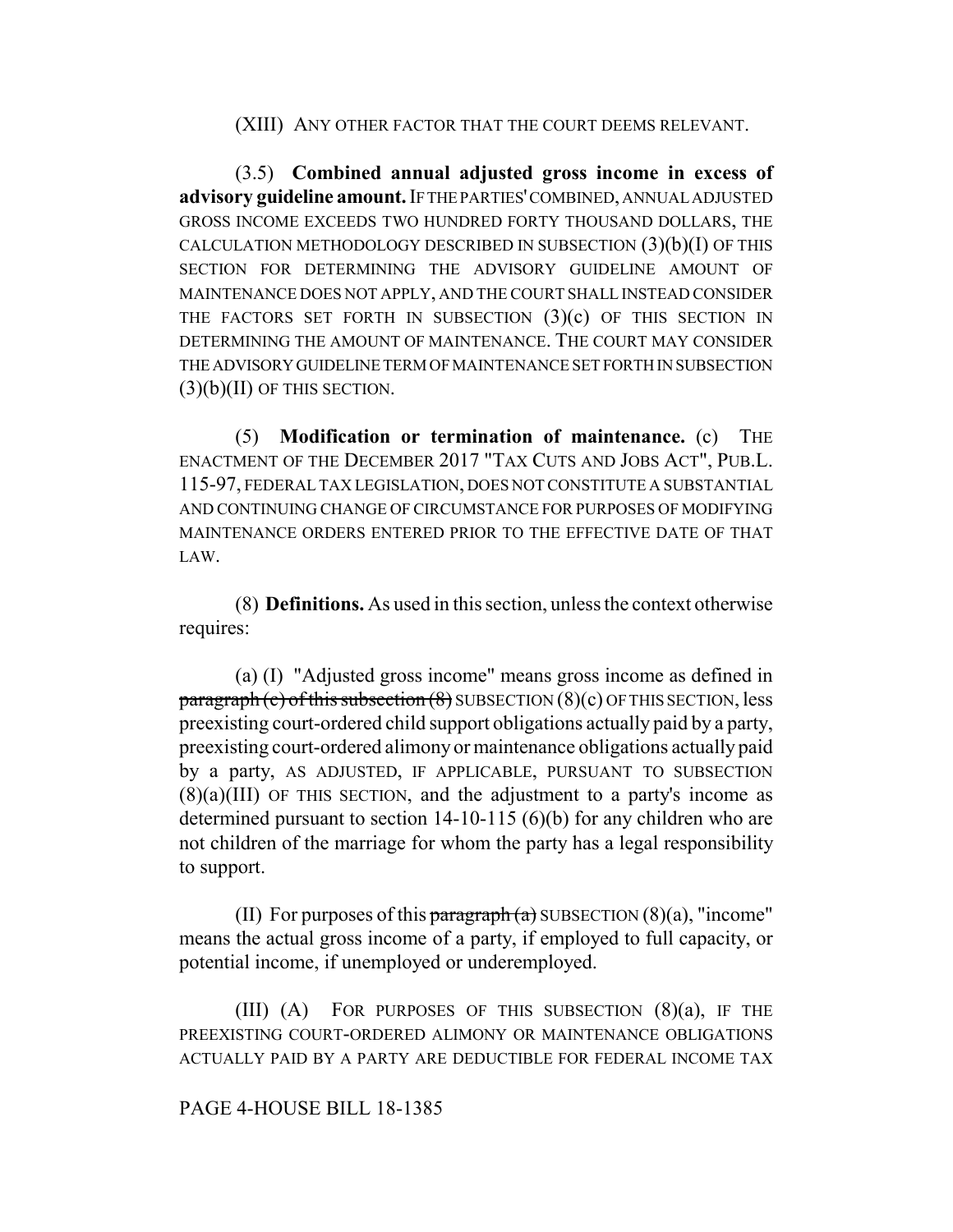PURPOSES BY THAT PARTY, THEN THE FULL AMOUNT OF ALIMONY OR MAINTENANCE ACTUALLY PAID MUST BE DEDUCTED FROM THAT PARTY'S GROSS INCOME.

(B) IF THE PREEXISTING COURT-ORDERED ALIMONY OR MAINTENANCE OBLIGATIONS ACTUALLY PAID BY A PARTY ARE NOT DEDUCTIBLE FOR FEDERAL INCOME TAX PURPOSES BY THAT PARTY, THEN THE AMOUNT OF PREEXISTING COURT-ORDERED ALIMONY OR MAINTENANCE THAT IS DEDUCTED FROM THAT PARTY'S GROSS INCOME IS THE AMOUNT ACTUALLY PAID BY THAT PARTY MULTIPLIED BY 1.25.

(c) (I) "Gross income" means income from any source and includes, but is not limited to:

(Y) Alimony or maintenance received PURSUANT TO A PREEXISTING COURT ORDER WITH A PAYOR WHO IS NOT A PARTY TO THE ACTION, AS ADJUSTED, IF APPLICABLE, PURSUANT TO SUBSECTION (8)(c)(VI) OF THIS SECTION; and

(VI) FOR PURPOSES OF SUBSECTION  $(8)(c)(I)(Y)$  OF THIS SECTION, IF ALIMONY OR MAINTENANCE RECEIVED BY A PARTY PURSUANT TO A PREEXISTING COURT ORDER IS TAXABLE INCOME TO THAT PARTY FOR FEDERAL INCOME TAX PURPOSES, THEN THE ACTUAL AMOUNT OF ALIMONY OR MAINTENANCE RECEIVED IS INCLUDED IN THAT PARTY'S GROSS INCOME. IF THE ALIMONY OR MAINTENANCE RECEIVED BY A PARTY PURSUANT TO A PREEXISTING COURT ORDER IS NOT TAXABLE INCOME TO THAT PARTY FOR FEDERAL INCOME TAX PURPOSES, THEN THE AMOUNT OF ALIMONY OR MAINTENANCE THAT IS INCLUDED IN THAT PARTY'S GROSS INCOME IS THE AMOUNT OF ALIMONY OR MAINTENANCE RECEIVED MULTIPLIED BY 1.25.

**SECTION 2.** In Colorado Revised Statutes, 14-10-115, **amend**  $(3)(a)$ ,  $(5)(a)$ (I) introductory portion, and  $(5)(a)$ (I)(Y); and **add**  $(5)(a)$ (I.5) as follows:

**14-10-115. Child support guidelines - purpose - determination of income - schedule of basic child support obligations - adjustments to basic child support - additional guidelines - child support commission - definitions.** (3) **Definitions.** As used in this section, unless the context otherwise requires: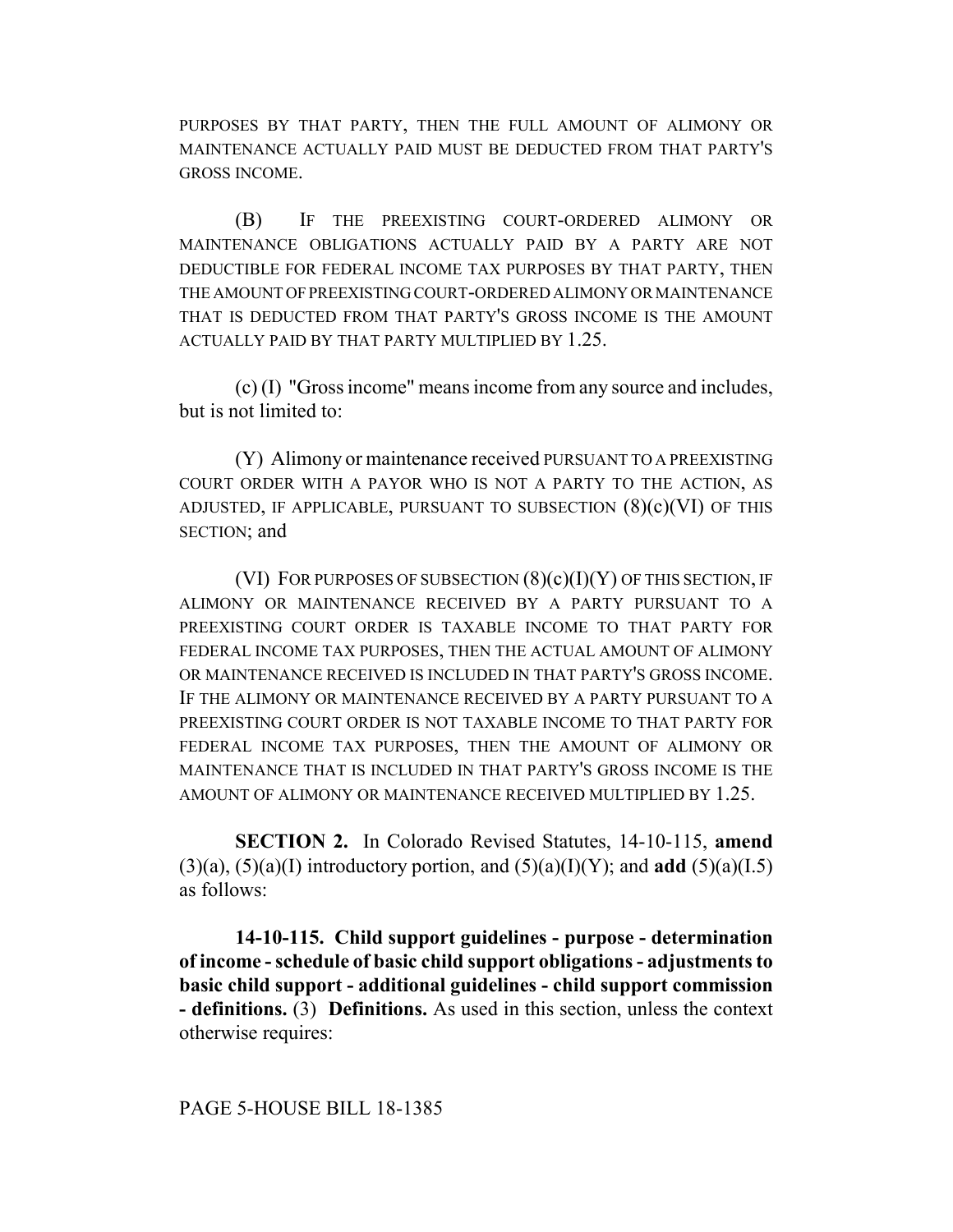(a) (I) "Adjusted gross income" means gross income, as specified in subsection (5) of this section, less preexisting child support obligations and less alimony or maintenance actually paid by a parent, AS DESCRIBED IN SUBSECTION  $(3)(a)(II)$  OF THIS SECTION.

(II) FOR PURPOSES OF THIS SUBSECTION (3)(a), IF THE ALIMONY OR MAINTENANCE ACTUALLY PAID BY A PARENT IS DEDUCTIBLE FOR FEDERAL INCOME TAX PURPOSES BY THAT PARENT, THEN THE ACTUAL AMOUNT OF ALIMONY OR MAINTENANCE PAID BY THAT PARENT MUST BE DEDUCTED FROM THAT PARENT'S GROSS INCOME. IF THE ALIMONY OR MAINTENANCE ACTUALLY PAID BY A PARENT IS NOT DEDUCTIBLE FOR FEDERAL INCOME TAX PURPOSES BY THAT PARENT, THEN THE AMOUNT OF ALIMONY OR MAINTENANCE DEDUCTED FROM THAT PARENT'S GROSS INCOME IS THE AMOUNT OF ALIMONY OR MAINTENANCE ACTUALLY PAID BY THAT PARENT MULTIPLIED BY 1.25.

(5) **Determination of income.** (a) For the purposes of the child support guidelines and schedule of basic child support obligations specified in this section, the gross income of each parent shall be determined according to the following guidelines:

(I) "Gross income" includes income from any source, except as otherwise provided in subparagraph  $(H)$  of this paragraph  $(a)$  SUBSECTION  $(5)(a)(II)$  OF THIS SECTION, and includes, but is not limited to:

(Y) Alimony or maintenance received, AS ADJUSTED, IF APPLICABLE, PURSUANT TO SUBSECTION  $(5)(a)(I.5)$  OF THIS SECTION; and

 $(I.5)$  FOR PURPOSES OF SUBSECTION  $(5)(a)(I)(Y)$  OF THIS SECTION, IF THE ALIMONY OR MAINTENANCE ACTUALLY RECEIVED BY A PARENT IS TAXABLE INCOME TO THAT PARENT FOR FEDERAL INCOME TAX PURPOSES, THEN THE ACTUAL AMOUNT OF ALIMONY OR MAINTENANCE RECEIVED IS INCLUDED IN THAT PARENT'S GROSS INCOME. IF THE ALIMONY OR MAINTENANCE ACTUALLY RECEIVED BY A PARENT IS NOT TAXABLE INCOME TO THAT PARENT FOR FEDERAL INCOME TAX PURPOSES, THEN THE AMOUNT OF ALIMONY OR MAINTENANCE THAT IS INCLUDED IN THAT PARENT'S GROSS INCOME IS THE AMOUNT OF ALIMONY OR MAINTENANCE RECEIVED BY THAT PARENT MULTIPLIED BY 1.25.

# **SECTION 3. Act subject to petition - effective date.** This act

PAGE 6-HOUSE BILL 18-1385